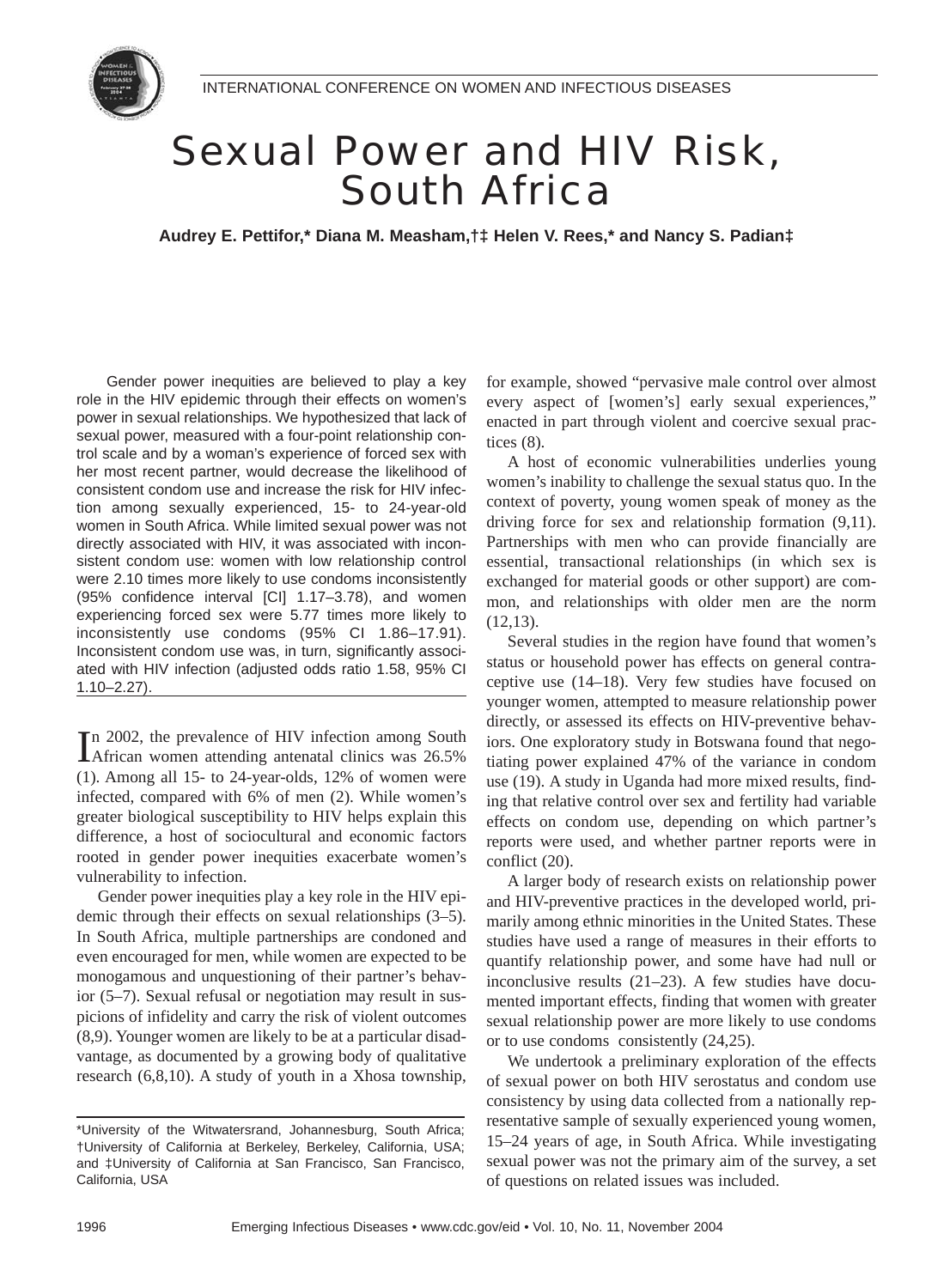#### **Methods**

#### **Sample**

In 2003, data on sexual power, HIV risk behaviors, and HIV serostatus were collected during a nationally representative household survey of men and women 15–24 years of age. Participants were selected thorough stratified, disproportionate, systematic sampling in the country's nine provinces. A total of 11,904 interviews were completed, including 4,066 with sexually experienced young women, the subsample used in this analysis. Additional details on the survey's methods are described elsewhere (26).

Informed consent was obtained from all participants, and parental consent was obtained for those 15–17 years of age. The study was approved by the Committee for the Protection of Human Subjects, University of the Witwatersrand, Johannesburg, South Africa.

#### **Measurement Tools**

Participants completed an interviewer-administered questionnaire that covered sociodemographic factors, HIV risk behavior, and sexual power. All questions were translated from English into Sotho, Zulu, Tswana, Xhosa, Pedi, Venda, Tsonga, and Afrikaans, and then back-translated. Participants were anonymously tested for HIV by using the Orasure Oral Specimen Collection Device (Orasure Technologies Inc, Bethlehem, PA). The specimens were tested for HIV-1/2 antibodies by using the Vironostika Uni-Form II HIV-1/2 plus O MicroElisa System (Biomerieux, Durham, NC).

#### **Measures**

Our primary outcome variables of interest were HIV serostatus and condom use consistency. Women who always used condoms with their most recent partner in the past 12 months were categorized as consistent condom users; never or occasional use was categorized as inconsistent use.

Sexual power was measured through two factors: relationship control and recent experience of forced sex. Four questions were used to construct the relationship control scale, and these were drawn in part from the Sexual Relationship Power Scale (SRPS) (27), which contains 23 items in two subscales (decision-making dominance and relationship control). A pilot test of the full scale was conducted, questions were revised, and several were eliminated due to difficulties in translating concepts, lack of comprehension among pilot test participants, and space constraints in the questionnaire. Five questions remained after this process and were examined in SPSS (SPSS Inc., Chicago, IL) by using factor analysis, which verified that four of the five questions created one factor. The four questions retained, all of which required an agree or disagree

response, were as follows: your partner has more control than you do in important decisions that affect your relationship; when you and your partner have an argument, your partner gets his way most of the time; your partner has more control than you do over whether or not you use condoms; your partner has more control than you do over whether or not you have sex. Reliability analysis confirmed moderate internal consistency (Cronbach's alpha 0.69). We dichotomized the four-point scale for analytic purposes, with a score of 0–2 indicating high relationship control and 3–4 indicating low control. Forced sex was measured by asking each woman if her most recent sexual partner in the past 12 months ever physically forced her to have sex (yes or no).

In addition to the sexual power variables, we examined other participant characteristics and sexual practices that have been hypothesized to effect condom use consistency and HIV status or which might confound relationships of primary interest. These variables are presented in Table 1. In particular, an index to measure condom use selfefficacy was created by using the following questions, each of which required a yes or no answer: Would you be able to use a condom every time you have sexual intercourse? Would you be able to refuse to have sex if your partner would not use a condom? Would you be able to talk about using condoms with your partner? The index had moderate internal consistency (Cronbach's alpha  $= 0.60$ ).

#### **Analysis**

The final sample was weighted to represent the distribution of young people 15–24 years of age based on the 2001 census, with a particular focus on ensuring representativeness based on sex, age, race, province, and rural or urban residence*.* Analyses were conducted in STATA 7.0 (STATA Corp, College Station, TX) by using *svy* methods and adjusting for sample strata, primary sampling units, and population weights.

Chi-square tests for categorical variables and *t* tests for continuous variables were conducted to test for differences in HIV serostatus and condom use consistency by sexual power, HIV risk behavior, and sociodemographic factors. Variables were selected for the logistic regression models based on both a priori hypotheses and empiric findings. We hypothesized that relationship control and forced sex would primarily be associated with HIV indirectly through their effects on condom use, but that they could also be associated indirectly with HIV infection through other mechanisms, such as higher risk sexual practices (e.g., anal sex) or elements of unprotected intercourse not captured through the condom use consistency variable. Hence, we examined both the relationship between sexual power and condom use consistency and that between sexual power and HIV status.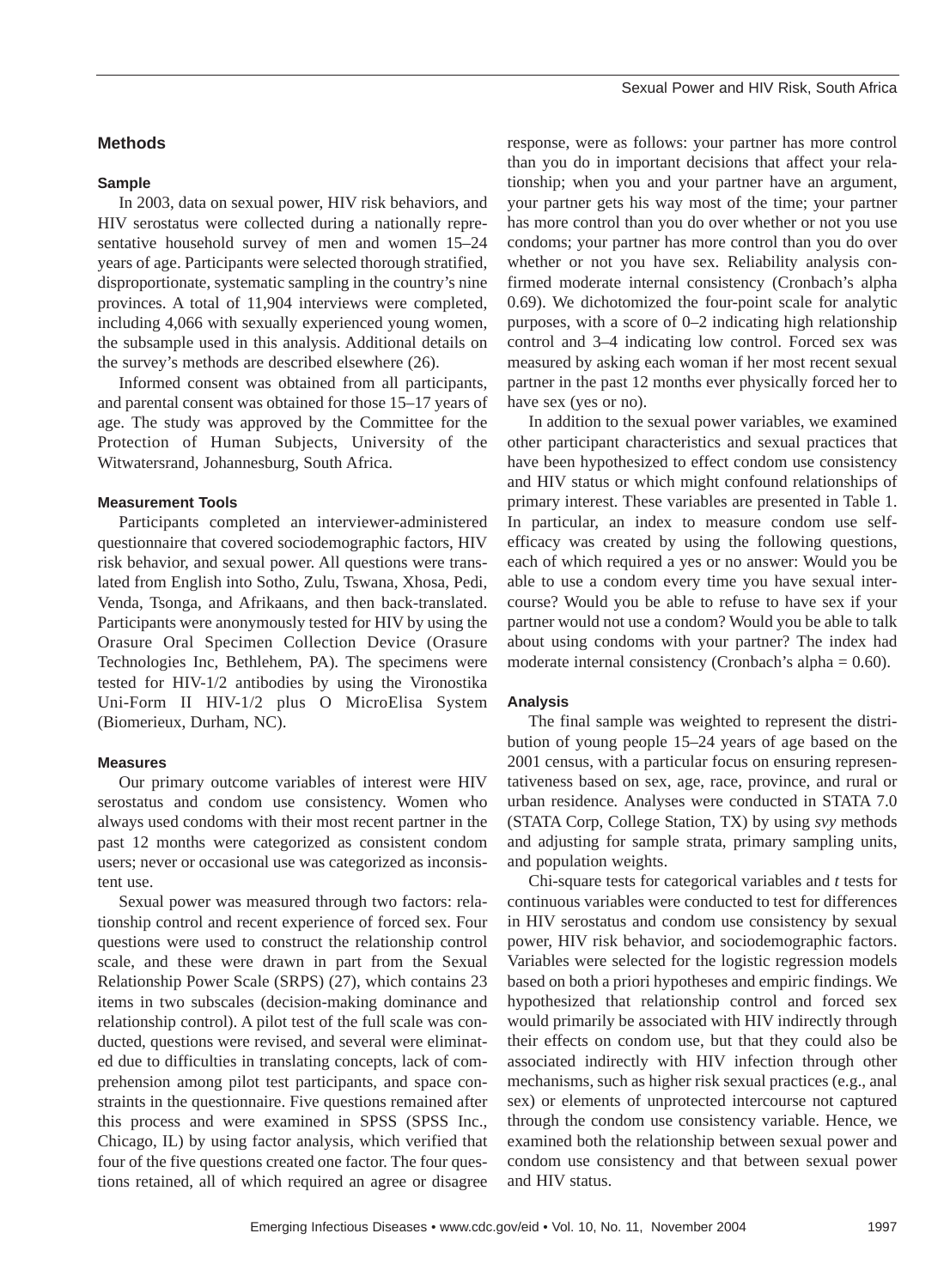

#### INTERNATIONAL CONFERENCE ON WOMEN AND INFECTIOUS DISEASES

Table 1. Weighted frequencies of HIV prevalence, sexual power, sociodemographic factors, and HIV risk behavior among sexually experienced women 15-24 vears of age. South Africa, 2003

| Characteristic                                                        | Weighted frequency (%) |
|-----------------------------------------------------------------------|------------------------|
| <b>HIV</b> positive                                                   | 21.1                   |
| Low relationship control with current partner                         | 26.6                   |
| Did not always use a condom with last partner in past 12 mo           | 71.4                   |
| >1 Lifetime sexual partner                                            | 54.6                   |
| >1 partner in the past 12 mo                                          | 12.8                   |
| Most recent sexual partner in past 12 mo was a regular partner        | 98.2                   |
| Most recent partner in past 12 mo physically forced to have sex       | 3.8                    |
| Ever been physically forced to have sex in lifetime                   | 9.6                    |
| Transactional sex with most recent partner in past 12 mo              | 1.3                    |
| Most recent partner in past 12 mo >10 y older                         | 5.5                    |
| Age at sexual debut <14 y                                             | 7.8                    |
| Did not talk to most recent partner in past 12 mo about using condoms | 20.5                   |
| Mean condom use self-efficacy (low 0, high 3)                         | 2.36                   |
| Perceive self to be at high risk for HIV infection                    | 38.4                   |
| Ever been tested for HIV                                              | 32.6                   |
| Know HIV status                                                       | 18.9                   |
| Had sex >5 times in past month                                        | 10.0                   |
| Reported unusual vaginal discharge in the past 12 months              | 19.2                   |
| Ever pregnant                                                         | 49.5                   |
| Age 20-24 y                                                           | 64.1                   |
| Did not complete high school                                          | 72.9                   |
| Live in a rural area                                                  | 47.3                   |
| Married                                                               | 4.3                    |
| Religion not important in everyday life                               | 13.7                   |
| <b>Black African</b>                                                  | 88.4                   |

# **Results**

HIV prevalence in our sample was 21%. Most women (71%) reported inconsistent condom use, and 12.8% reported having had more than one sexual partner in the past 12 months. Almost 27% reported low relationship control, and nearly 4% reported that they had been physically forced to have sex by their most recent partner (just under 10% reported ever having been physically forced to have sex). Approximately 50% of women reported ever having been pregnant, and 19.2% reported having had an unusual vaginal discharge in the past 12 months. Almost 19% of women reported knowing their HIV status. Other information on the sociodemographic characteristics and HIV risk behaviors of the sample is presented in Table 1.

# **Bivariate Analyses**

No significant association was found between low relationship control and HIV infection in bivariate analyses comparing women who were HIV infected to those who were not (24.1% vs. 28.3%, p = 0.31) (Table 2). Additionally, no association was found between the woman's experience of forced sex with her most recent partner and HIV serostatus  $(3.6\% \text{ vs. } 3.9\%, \text{ p} = 0.82)$ . Women who were HIV seropositive were significantly more likely to have had more than one lifetime sexual partner, to be 20–24 years of age, to have not completed high school, to be of black African race, and to be single. HIV-

positive women were also significantly more likely to be inconsistent condom users  $(78.7\% \text{ vs. } 69.6\%, \text{ p} = 0.01)$ . No significant associations were found between HIV and recent experience of transactional sex, having an older partner, or young age at coital debut.

As we had hypothesized, inconsistent condom users were significantly more likely to report low relationship control (33.4% vs. 13.5%,  $p < 0.001$ ) and to have been forced to have sex by their most recent partner (5% vs. 1%, p < 0.001) when consistent condom users were compared with inconsistent condom users in bivariate analyses (Table 3). Further, inconsistent condom users were more likely to have low condom use self-efficacy, to be in relationships with older partners, to have frequent sex with their partner, not to have discussed condoms with their partner, to be married, to have experienced early sexual debut, not to have completed high school, to perceive themselves as being at high risk for HIV infection, and to be in the older age group (20–24 years).

#### **Multivariate Analyses**

No direct association was seen between our two sexual power measures (relationship control and forced sex) and HIV infection in the logistic regression model (Table 4). Inconsistent condom users were significantly more likely to be infected with HIV (odds ratio [OR] 1.58, 95% confidence interval [CI] 1.10–2.27). The odds of HIV infection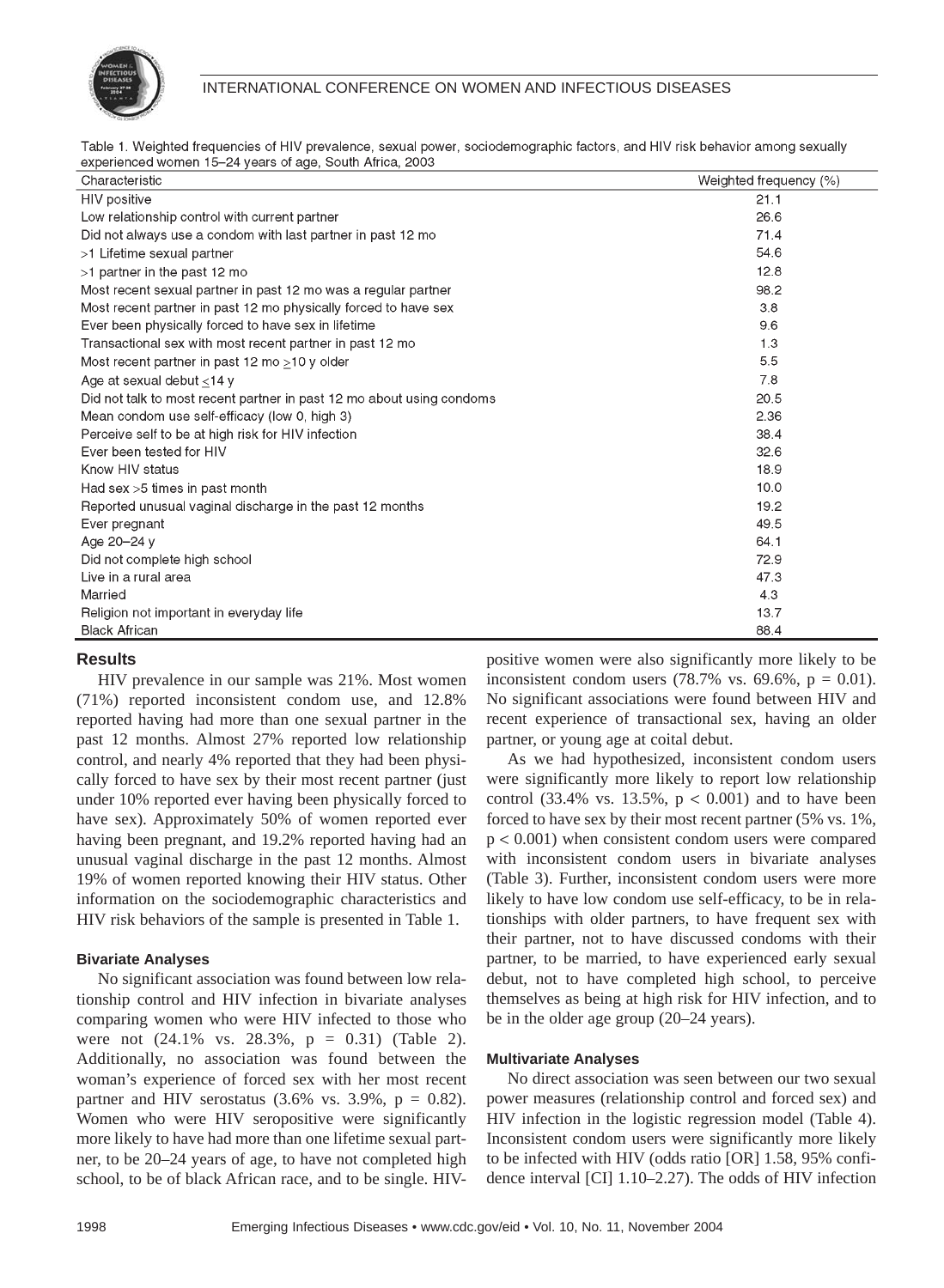| Characteristic                                                                                                                             | HIV negative (78.9%) | HIV positive (21.1%) | Chi-square p value |
|--------------------------------------------------------------------------------------------------------------------------------------------|----------------------|----------------------|--------------------|
| High relationship control (score 0-2) with current partner                                                                                 | 71.7                 | 75.9                 | 0.31               |
| Low relationship control (score 3-4) with current partner                                                                                  | 28.3                 | 24.1                 |                    |
| Last partner in past 12 mo forced to have sex                                                                                              | 3.9                  | 3.6                  | 0.82               |
| Last partner in past 12 mo did not force to have sex                                                                                       | 96.1                 | 96.4                 |                    |
| Mean condom use self-efficacy score (0 low to 3 high) <sup>b</sup>                                                                         | 2.35                 | 2.38                 | 0.68               |
| Transactional sex with last partner in past 12 mo                                                                                          | 1.3                  | 1.5                  | 0.89               |
| No transactional sex with last partner in past 12 mo                                                                                       | 98.7                 | 98.5                 |                    |
| Last partner in past 12 mo >10 y older                                                                                                     | 5.1                  | 7.5                  | 0.08               |
| Last partner in past 12 mo <10 y older                                                                                                     | 94.9                 | 92.5                 |                    |
| Did not always use a condom with last partner in past 12 mo                                                                                | 69.6                 | 78.7                 | 0.01               |
| Always used a condom with last partner in past 12 mo                                                                                       | 30.4                 | 21.3                 |                    |
| Age at sexual debut $<$ 14 y                                                                                                               | 7.8                  | 7.7                  | 0.93               |
| Age at sexual debut > 14 y                                                                                                                 | 92.2                 | 92.3                 |                    |
| >1 lifetime sexual partners                                                                                                                | 51.1                 | 67.7                 | 0.03               |
| 1 lifetime sexual partner                                                                                                                  | 48.9                 | 32.4                 |                    |
| Sex in past month with last partner in past 12 mo $\leq 5$                                                                                 | 90.3                 | 89.1                 | 0.49               |
| Sex in past month with last partner in past 12 mo >5                                                                                       | 9.7                  | 10.9                 |                    |
| Talked about condom use with last partner in past 12 mo                                                                                    | 80.2                 | 76.4                 | 0.24               |
| Did not talk about condom use with last partner in past 12 mo                                                                              | 19.8                 | 23.6                 |                    |
| Perceive self to be at high risk for HIV infection                                                                                         | 38.3                 | 39.0                 | 0.89               |
| Perceive self to be at low or no risk for HIV infection                                                                                    | 61.7                 | 61.0                 |                    |
| Age 15-19 y                                                                                                                                | 40.4                 | 19.0                 | < 0.001            |
| Age 20-24 y                                                                                                                                | 59.6                 | 81.0                 |                    |
| Completed high school                                                                                                                      | 29.3                 | 18.7                 | < 0.001            |
| Did not complete high school                                                                                                               | 70.7                 | 81.3                 |                    |
| Live in a rural area                                                                                                                       | 48.6                 | 42.6                 | 0.14               |
| Live in an urban area                                                                                                                      | 51.4                 | 57.4                 |                    |
| Race Black African                                                                                                                         | 85.9                 | 97.9                 | < 0.001            |
| Other race                                                                                                                                 | 14.1                 | 2.1                  |                    |
| Religion very important in everyday life                                                                                                   | 86.5                 | 85.9                 | 0.8                |
| Religion not very important in everyday life                                                                                               | 13.5                 | 14.1                 |                    |
| Married<br>Single<br><sup>a</sup> Source: National Survey of HIV and Sexual Risk Behavior among Young People Age 15–24. South Africa, 2003 | 4.9<br>95.1          | 2.3<br>97.7          | 0.002              |

Table 2. Weighted frequencies and results of chi-square tests for relationship control factors. HIV risk behavior, and sociodemographic factors by HIV status among sexually experienced women 15-24 years of age, South Africa, 2003<sup>a</sup>

<sup>b</sup>t test for differences between means (tested with the lincom command in STATA for svymeans).

were 2.49 times greater among women with more than one lifetime sexual partner (OR 2.49, 95% CI 1.80–3.43) than among those with one partner. Women who were older (ages 20–24 years), were single, did not complete high school, lived in an urban area, and were of Black African race were also significantly more likely to be infected with HIV.

Relationship control and recent experience of forced sex were significantly associated with condom use consistency in logistic regression models (Table 5). Women who reported low relationship control were 2.10 times more likely to be inconsistent condom users (OR 2.10, 95% CI 1.17–3.78). Forced sex was found to exert particularly strong effects on inconsistent condom use: women who reported that their most recent partner forced them to have sex were 5.77 times more likely to be inconsistent condom

users with that partner (OR 5.77, 95% CI 1.86–17.91). Women who reported low condom use self-efficacy were also at increased risk of inconsistent condom use: each one-point decrease in condom use self-efficacy increased the odds of inconsistent condom use by 1.86 (95% CI 1.42–2.45). The strongest predictor of inconsistent condom use was not having talked to the most recent partner about using condoms (OR 12.86, 95% CI 5.83–28.47). Married women, women who reported having frequent sex, older women (ages 20–24 years), and women who perceived themselves to be at high risk for HIV infection were also significantly more likely to report inconsistent condom use. Early coital debut, more than one lifetime sexual partner, and having an older partner were not found to be statistically significant predictors of condom use consistency.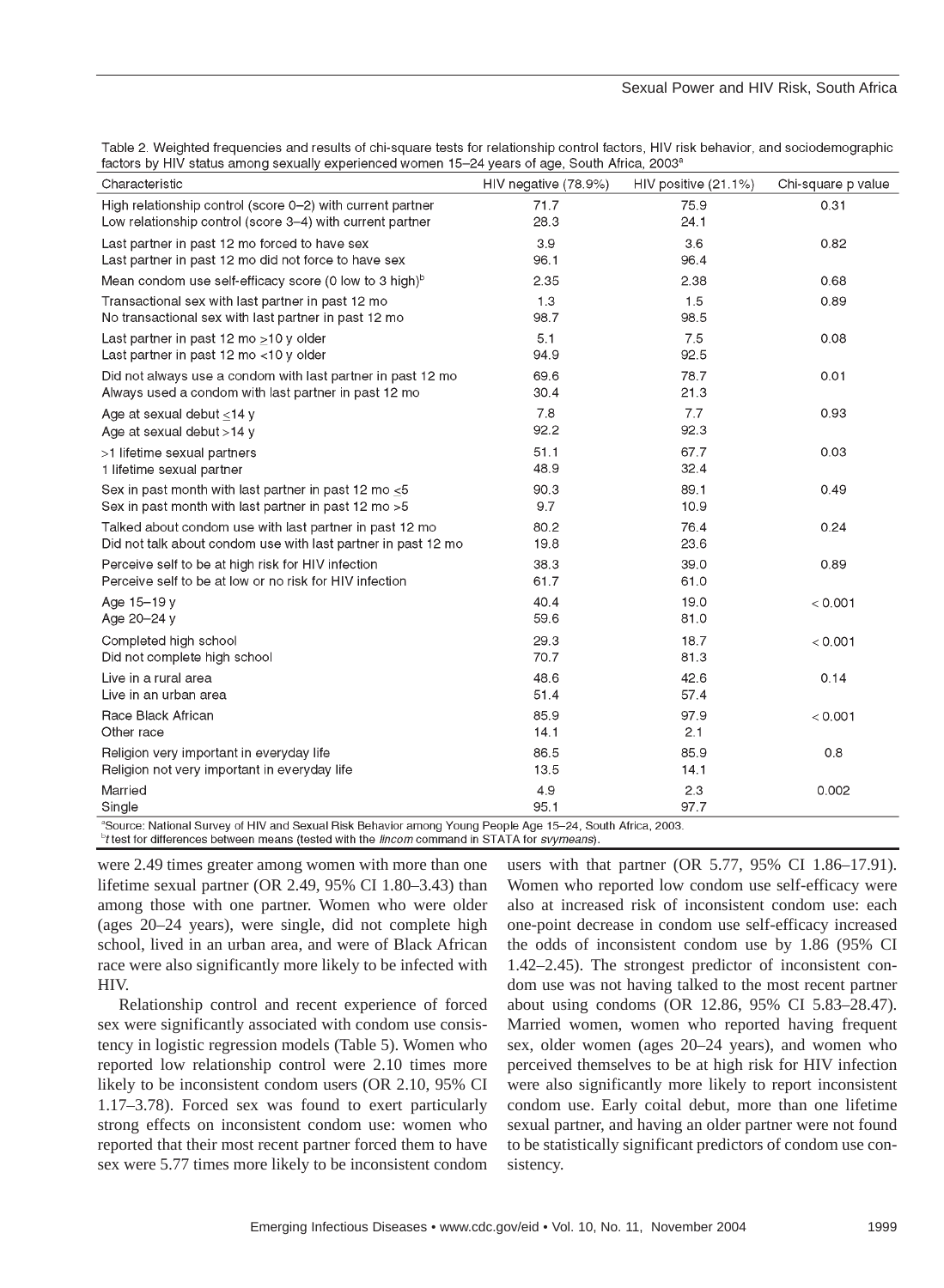

#### INTERNATIONAL CONFERENCE ON WOMEN AND INFECTIOUS DISEASES

Table 3. Weighted frequencies and p values for relationship control factors, HIV status and risk behavior, and sociodemographic factors by condom use consistency with most recent sexual partner in past 12 months among sexually experienced women 15-24 years of age, South Africa, 2003

|                                                                                                                                            | Always used condom<br>with last partner in | Did not always use<br>condom with last partner | Chi-square |
|--------------------------------------------------------------------------------------------------------------------------------------------|--------------------------------------------|------------------------------------------------|------------|
| Characteristic                                                                                                                             | past 12 mo (28.6%)                         | in past 12 mo (71.4%)                          | p value    |
| High relationship control (score 0-2) with current partner                                                                                 | 86.5                                       | 66.6                                           | < 0.001    |
| Low relationship control (score 3-4) with current partner                                                                                  | 13.5                                       | 33.4                                           |            |
| Last partner in past 12 mo forced to have sex                                                                                              | 1.0                                        | 5.0                                            | < 0.001    |
| Last partner in past 12 mo did not force to have sex                                                                                       | 99.0                                       | 95.0                                           |            |
| Mean condom use self-efficacy score (0 low-3 high) <sup>b</sup>                                                                            | 2.68                                       | 2.16                                           | < 0.001    |
| Transactional sex with last partner in past 12 mo                                                                                          | 1.1                                        | 1.5                                            | 0.6        |
| No transactional sex with last partner in past 12 mo                                                                                       | 98.9                                       | 98.5                                           |            |
| Last partner in past 12 mo $>10$ y older                                                                                                   | 3.2                                        | 6.5                                            | 0.01       |
| Last partner in past 12 mo <10 y older                                                                                                     | 96.8                                       | 93.5                                           |            |
| Age at sexual debut $\leq$ 14 y                                                                                                            | 4.0                                        | 8.4                                            | 0.001      |
| Age at sexual debut >14 y                                                                                                                  | 96.0                                       | 91.6                                           |            |
| >1 lifetime sexual partners                                                                                                                | 47.7                                       | 41.7                                           | 0.23       |
| 1 lifetime sexual partner                                                                                                                  | 52.3                                       | 58.3                                           |            |
| Sex in past month with last partner in past 12 mo <5                                                                                       | 96.4                                       | 87.5                                           | < 0.001    |
| Sex in past month with last partner in past 12 mo > 5                                                                                      | 3.6                                        | 12.5                                           |            |
| Talked about condom use with last partner in past 12 mo                                                                                    | 98.0                                       | 72.1                                           | < 0.001    |
| Did not talk about condom use with last partner in past 12 mo                                                                              | 2.0                                        | 27.9                                           |            |
| Perceive self to be at high risk for HIV infection                                                                                         | 30.0                                       | 43.3                                           | < 0.001    |
| Perceive self to be at low or no risk for HIV infection                                                                                    | 70.0                                       | 56.7                                           |            |
| Age 15-19 y                                                                                                                                | 54.0                                       | 33.6                                           | < 0.001    |
| Age 20-24 y                                                                                                                                | 46.0                                       | 66.4                                           |            |
| Completed high school                                                                                                                      | 34.5                                       | 24.1                                           | 0.01       |
| Did not complete high school                                                                                                               | 65.5                                       | 75.9                                           |            |
| Live in a rural area                                                                                                                       | 38.2                                       | 51.2                                           | 0.09       |
| Live in an urban area                                                                                                                      | 61.8                                       | 48.8                                           |            |
| Race Black African                                                                                                                         | 90.9                                       | 88.6                                           | 0.23       |
| Other race                                                                                                                                 | 9.1                                        | 11.4                                           |            |
| Religion very important in everyday life                                                                                                   | 88.7                                       | 84.4                                           | 0.12       |
| Religion not very important in everyday life                                                                                               | 11.3                                       | 15.6                                           |            |
| Married<br>Single<br><sup>a</sup> Source: National Sunrey of HIV and Sexual Pick Rebayier among Young People Age 15-24. South Africa, 2003 | 0.6<br>99.4                                | 6.5<br>93.5                                    | < 0.001    |

<sup>b</sup>t test for differences between means (tested using the *lincom* command in STATA for *svymeans*).

# **Discussion**

Lack of power in sexual relationships has been hypothesized to increase women's risk of HIV infection (3,4,19,28,29), but little research has shed rigorous light on this question. In this nationally representative survey, women reporting limited sexual power were not more likely to be infected with HIV. Sexual power was, however, associated with inconsistent condom use, which, in turn, was significantly associated with HIV infection.

We hypothesized that limited sexual power would increase a woman's risk of HIV infection, primarily by compromising her ability to use condoms. Women with low relationship control were significantly more likely to report inconsistent condom use (OR 2.10, 95% CI 1.17–3.78), which is consistent with the findings of other

studies (25,30). This finding suggests that efforts to promote consistent condom use, a key element of HIV prevention, would benefit from efforts to enhance women's sexual power. Such efforts should not target women alone; rather, they should target and involve men as partners, essential stakeholders in improving women's sexual decision-making power.

Women reporting forced sex with their most recent sexual partner were also significantly less likely to report consistent condom use (OR 5.77, 95% CI 1.86–17.91). While only 4% of our sample reported that their most recent partner had physically forced them to have sex, approximately 10% of all women reported having experienced forced sex. Since many women may be reluctant to disclose this information in a household survey, this figure is likely to be an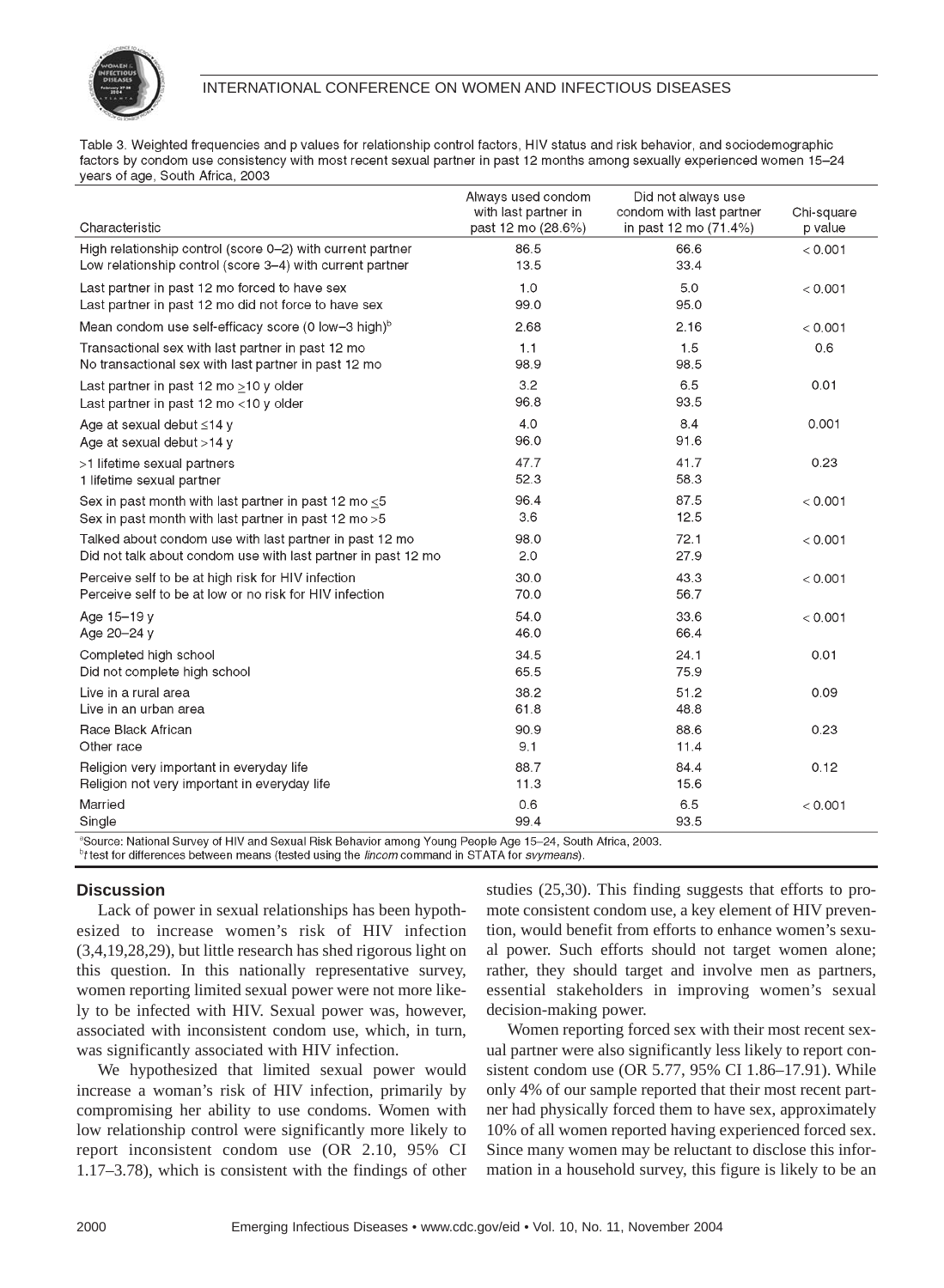| $\frac{1}{2}$<br>Characteristic                                                                                        | AOR (95% CI)         | Chi-square p-value |  |
|------------------------------------------------------------------------------------------------------------------------|----------------------|--------------------|--|
| Age 20-24 y (vs. 15-19 y)                                                                                              | $2.53(1.85 - 3.46)$  | < 0.001            |  |
| Single (vs. married)                                                                                                   | $2.06(1.14 - 3.71)$  | 0.02               |  |
| Did not complete high school (vs. completed high school)                                                               | $2.60(1.87 - 3.61)$  | < 0.001            |  |
| Live in an urban area (vs. live in a rural area)                                                                       | $2.36(1.55 - 3.59)$  | < 0.001            |  |
| Black African race (vs. other race)                                                                                    | $7.63(3.41 - 17.07)$ | < 0.001            |  |
| Did not always use a condom with last partner in past 12 mo<br>(vs. always used a condom)                              | 1.58 (1.10-2.27)     | 0.01               |  |
| >1 lifetime sexual partner (vs. 1 lifetime partner)                                                                    | $2.49(1.80 - 3.43)$  | < 0.001            |  |
| Last partner in past 12 mo $>10$ y older (vs. $<10$ y older)                                                           | $1.43(0.88 - 2.32)$  | 0.15               |  |
| Age of first sex $<$ 14 y (vs. >14 y)                                                                                  | $1.12(0.67 - 1.87)$  | 0.66               |  |
| Transactional sex with last partner in past 12 mo                                                                      | $2.03(0.53 - 7.77)$  | 0.30               |  |
| (vs. never transactional sex with last partner)                                                                        |                      |                    |  |
| Sex $>5$ times in past mo with last partner in past 12 mo (vs. $<5$ times)                                             | 1.07 (0.72–1.58)     | 0.73               |  |
| Last partner in past 12 mo forced to have sex (vs. did not force)                                                      | $0.82(0.45 - 1.52)$  | 0.55               |  |
| Low relationship control (vs. high control)                                                                            | $1.00(0.72 - 1.39)$  | 0.99               |  |
| <sup>a</sup> Source: National Survey of HIV and Sexual Risk Behavior among Young People Age 15–24, South Africa, 2003. |                      |                    |  |

Table 4. Adjusted odds ratios (AOR), 95% confidence intervals (CI), and chi-square p values for HIV infection among sexually experienced women 15-24 vests of ane South Africa 2003

underestimate (31). In the context of masculine norms defined by male control over sexual decision-making and prevalent forced and coercive sex, many women do not have the right of refusal (6,8,10,32). In addition, our measure of physically forced sex captures only a narrow element of coercive or nonconsensual sex, which actually occurs on a continuum ranging from persuasion and trickery to force and rape (6,31).

As hypothesized, inconsistent condom users were significantly more likely to be HIV-positive (OR 1.58, 95% CI 1.10–2.26). Although this finding supports previous research on the effectiveness of consistent condom use to prevent HIV infection (33), our cross-sectional design renders it impossible to assess whether or not HIV was acquired when condom use consistency was assessed. Also possible is that the relationship operates in the opposite direction, i.e., that HIV seropositivity influences condom use consistency among persons aware of their status. Given, however, that consistent condom use is protective against HIV, the fact that fewer than one third of women reported consistent condom use indicates that most are at risk for future infection.

We did not find a direct association between our measures of sexual power and HIV infection, which suggests that the primary mechanism through which sexual power exerts effects on HIV risk is condom use consistency. Nevertheless, this preliminary analysis considered a limited subset of sexual power measures. As such, we cannot be certain that we captured the scope and dimensions of sexual power that have a bearing on HIV risk in ways other than through consistent condom use. Recent research conducted among antenatal clinic attendees who accepted routine HIV testing in Soweto adapted and validated the SRPS, including 12 items, for use in that context. Measured in this way, sexual relationship power was found to be associated with prevalent HIV infection

| Table 5. Adjusted odds ratios (AOR), 95% confidence intervals (CI), and chi-square p values for not always using a condom with most<br>recent sexual partner in the past 12 months among sexually experienced women 15–24 years of age, South Africa, 2003 <sup>a</sup> |                      |                    |  |
|-------------------------------------------------------------------------------------------------------------------------------------------------------------------------------------------------------------------------------------------------------------------------|----------------------|--------------------|--|
| Characteristic                                                                                                                                                                                                                                                          | AOR (95% CI)         | Chi-square p-value |  |
| Age 20-24 y (vs. 15-19 y)                                                                                                                                                                                                                                               | $1.87(1.32 - 2.66)$  | < 0.001            |  |
| Married (vs. single)                                                                                                                                                                                                                                                    | $5.43(2.06 - 14.34)$ | 0.001              |  |
| Did not complete high school (vs. completed high school)                                                                                                                                                                                                                | $1.28(0.87 - 1.88)$  | 0.2                |  |
| Live in rural area (vs. live in an urban area)                                                                                                                                                                                                                          | 1.25 (0.76-2.06)     | 0.37               |  |
| Other race (vs. Black African race)                                                                                                                                                                                                                                     | $1.66(1.01 - 2.73)$  | 0.04               |  |
| Perceive self to be at high risk for HIV (vs. low to no risk)                                                                                                                                                                                                           | $1.55(1.13 - 2.11)$  | 0.006              |  |
| Low relationship control (vs. high control)                                                                                                                                                                                                                             | $2.10(1.17 - 3.78)$  | 0.013              |  |
| Last partner in past 12 mo forced to have sex (vs. did not force)                                                                                                                                                                                                       | 5.77 (1.86-17.91)    | 0.002              |  |
| Condom use self-efficacy (0 high to 3 low)                                                                                                                                                                                                                              | 1.86 (1.42-2.45)     | < 0.001            |  |
| Did not talk to last partner in past 12 mo about using condoms<br>(vs. did talk about using condoms)                                                                                                                                                                    | 12.86 (5.83-28.47)   | < 0.001            |  |
| >1 lifetime sexual partner (vs. 1 lifetime partner)                                                                                                                                                                                                                     | 1.22 (0.72-2.06)     | 0.45               |  |
| Last partner in past 12 mo $>10$ y older (vs. $<10$ y older)                                                                                                                                                                                                            | $1.11(0.56 - 2.20)$  | 0.75               |  |
| Age at first sexual experience $<$ 14 y (vs. >14 y)                                                                                                                                                                                                                     | 1.62 (0.97-2.73)     | 0.06               |  |
| Sex >5 times in past month with last partner in past 12 mo (vs. 0 times)                                                                                                                                                                                                | $2.85(1.69 - 4.79)$  | < 0.001            |  |

<sup>a</sup>Source: National Survey of HIV and Sexual Risk Behavior among Young People Age 15-24, South Africa, 2003.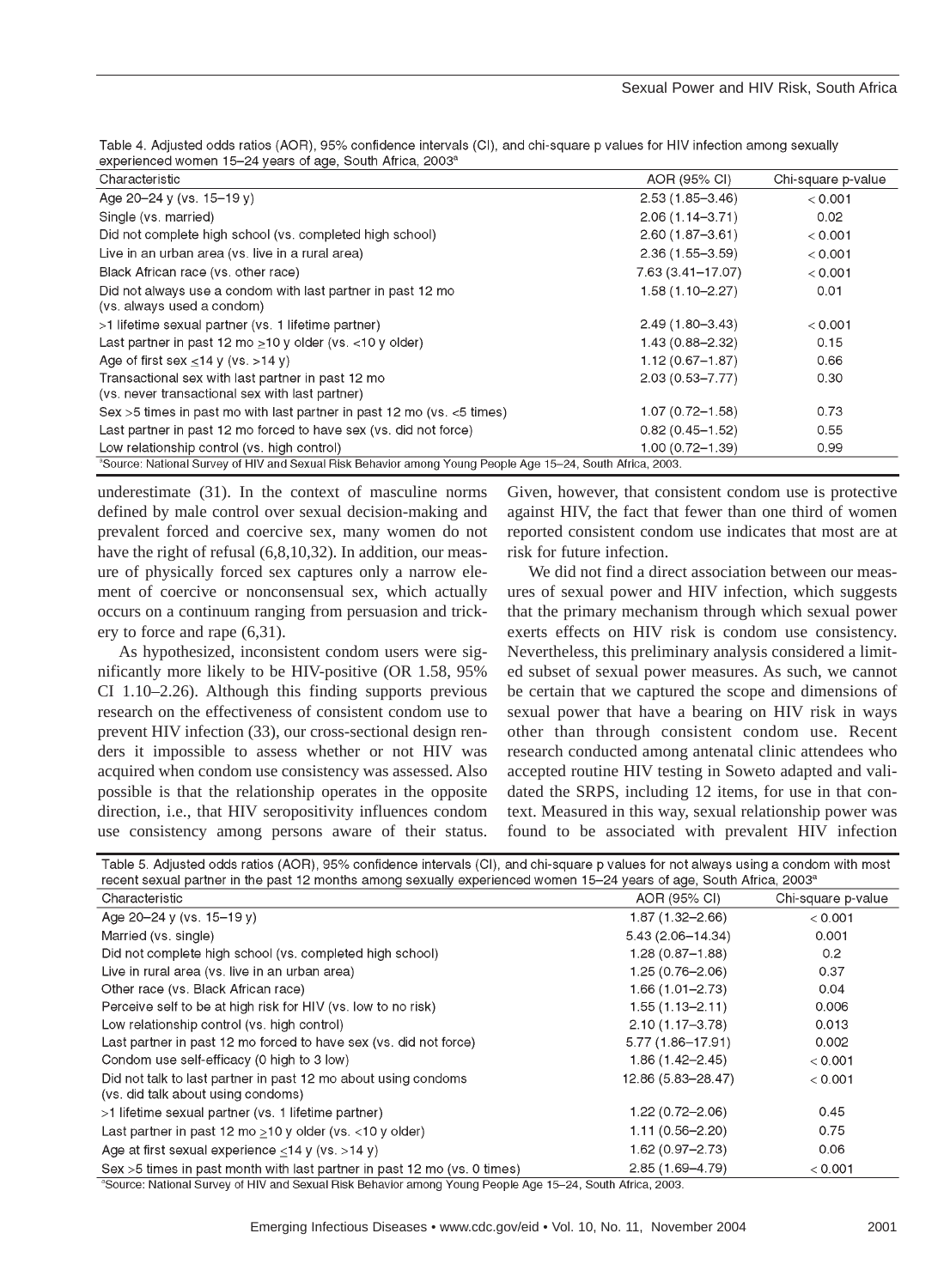

(OR 1.53, 95% CI 1.10–2.04) (34); however, the authors did not control for condom use in their analysis, which may account for their findings. Associations between power and sexual behavior are likely to depend on sample characteristics, the conceptualization and measurement of power and risk behaviors, or a combination of these factors (35). Our nationally representative sample included young women from multiple regions, races, and cultures, among which key elements of sexual power dynamics are likely to differ.

The inherent limitations of our cross-sectional study design and the fact that we measured HIV prevalence, rather than incidence, may help explain the lack of an association between sexual power and HIV infection. The measures of sexual power described here refer to recent events in a current partnership, while infection may have been acquired in a prior partnership or under a different dynamic in the current partnership. We attempted to correct for this limitation by conducting a subanalysis among women 15-19 years of age with only one lifetime sex partner, who would likely have acquired HIV in the current partnership. Relationship control and HIV infection remained unassociated in this subanalysis (OR 0.98; 95% CI  $0.76-1.26$ <sup>1</sup>. Women who reported that their most recent partner forced them to have sex were at increased risk of HIV infection, but this association was not significant (OR 1.44; 95% CI 0.33-6.34).

Woman's sexual negotiating power is likely to be compromised in transactional sexual relationships, in relationships with older partners, and following early coital debut (28), and these factors would be expected to influence both condom use consistency and HIV risk. In this survey, the self-reported prevalence of all three of these behaviors was low: only 1.3% of women reported that they had transactional sex with their most recent partner; 5.5% reported that their most recent partner was >10 years older; and 7.8% reported having had sex at age 14 or younger. Transactional sex and early coital debut are particularly likely to be subject to underreporting due to social desirability bias. Further, young women whose first sexual encounter is nonconsensual, which is fairly common in this context (8), may not define it as "coital debut." All three of these variables were associated with increased risk of HIV infection, although the associations were not significant. Transactional sex was not associated with condom use consistency in this study. Women who reported older partners and early first sexual experience were more likely to report inconsistent condom use, though this difference was not statistically significant.

The strongest risk factor for not always using condoms with the most recent sexual partner was not having talked to that partner about condom use (OR 12.91, 95% CI 5.85–28.51). Communication between partners about contraceptive use, including condoms, has been shown to be associated with consistent use in other studies (29). In the context of our cross-sectional study, confirming the direction of the relationship is not possible: although couples who discuss condoms may be more likely to use them, those who consistently use condoms may also be more likely to discuss them. Sexual power may have an effect on partner communication and should be explored further in future research.

Given the associations between sexual power and condom use consistency, more research is warranted to assess the determinants of sexual negotiating power and to test the effectiveness of gender-sensitive HIV prevention interventions. A large national HIV prevention campaign for youth in South Africa, loveLife, has incorporated gender power issues into its media campaign by addressing issues of transactional sex, older partners, and women's lack of decision-making power in relationships (www.lovelife. org.za) (Figure). The Stepping Stones package, which is used by Planned Parenthood South Africa, also aims to challenge gender norms (32) and was recently found to increase women's sexual power in a pilot evaluation (36).

A small but growing body of research suggests that economic empowerment strategies may improve women's sexual power, with potential health benefits. In Gabarone, Botswana, economic independence was more strongly related to women's negotiating power in relationships than any other variable explored (19), and in Zimbabwe, adolescents who had their own income were significantly more likely to be consistent condom users (Megan Dunbar, pers. comm.). In the Limpopo province of South Africa, the Intervention with Micro-finance for AIDS and Gender Equity (IMAGE) program is being evaluated to determine its effect on gender-based violence, sexual behavior, and HIV incidence (37). The intervention combines a micro-finance program with a participatory learning and action curriculum. In collaboration with local partners, the University of California–San Francisco Department of Obstetrics, Gynecology, and Reproductive Sciences is currently engaged in a multisite program of research to further elucidate the linkages among economic power, sexual negotiating power, and sexually transmitted infection (STI) outcomes and to develop and test related interventions.

Debate centers around the relative effectiveness of each of the "ABCs" of HIV prevention: abstinence, being faithful to one partner, and condom use (38). However, all three elements likely play a role. Indeed, a decontextualized focus on these elements is likely to fail. HIV prevention strategies

<sup>1</sup>Note that relationship control was used as a continuous variable in this model as it had a more coherent relationship with HIV than did the categorical version.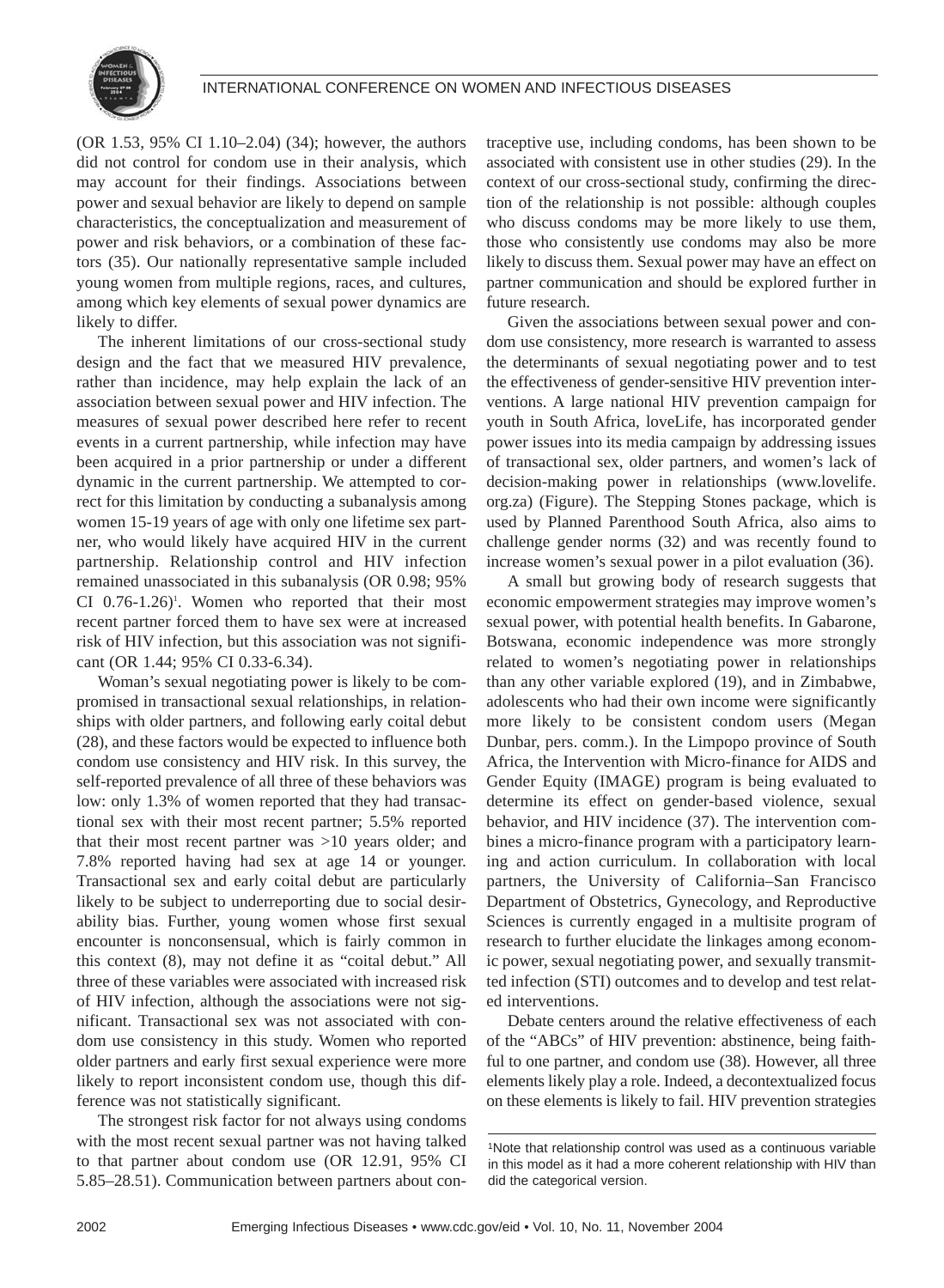

Figure. Example of message from loveLife's HIV prevention program in South Africa.

must take full account of the barriers persons, particularly women, face in bringing about behavior changes over which they may have little control. Many of these barriers are rooted fundamentally in gender inequalities.

#### **Conclusion**

For a number of years, HIV activists and researchers have highlighted the role gender inequality may play in placing women at increased risk for HIV infection. At the recent International AIDS Conference in Bangkok, United Nations Secretary-General Kofi Annan made the empowerment of women and girls a priority focus area for HIV prevention: "No less pressing, empowering women and girls to protect themselves against the virus.… What is needed is positive change that will give more power and confidence to women and girls. Change that will transform relations between women and men at all levels of society." While empiric evidence documenting the relationship between women's sexual power and their HIV risk has been in short supply, a small but growing body of research confirms that women's lack of power in relationships compromises their sexual health. While this exploratory study did not find an association between sexual power and HIV serostatus, it did confirm an association between two measures of sexual power, relationship control and forced sex, and condom use consistency. Further work is needed to refine and apply measures of sexual power and to assess the complex relationship between sexual power and HIV susceptibility in the South African context. Additional research should also aim to elucidate the underpinnings of sexual power, with a particular focus on identifying avenues for intervention.

#### **Acknowledgments**

We thank Julie Pulerwitz for her contribution to our formative analytic ideas and the evaluation team at the Reproductive Health Research Unit, University of the Witwatersrand, South Africa, and Development Research Africa, which helped collect the data used in this analysis.

The study from which the data for this analysis were derived was funded by the Kaiser Family Foundation. The views expressed in this article do not necessarily reflect those of the funder.

Dr. Pettifor is research director of the Adolescent Health Research Programme at the Reproductive Health Research Unit, University of the Witwatersrand, South Africa. Her research interests include gender differences in HIV risk factors among adolescents, female-controlled barrier methods, STI treatment, and the role of STIs in HIV infection.

#### **References**

- 1. Summary report national HIV and syphilis. Antental seroprevalence survey in South Africa, 2002. Pretoria: South African Department of Health; 2003.
- 2. Shisana O, Simbayi L. Nelson Mandela/HSRC Study of HIV/AIDS South African national HIV prevalence, behavioural risks and mass media household survey 2002. Cape Town: Human Sciences Research Council; 2002.
- 3. Gender and HIV/AIDS: taking stock of research and programs. Geneva: UNAIDS; 1999.
- 4. Weiss E, Whelan D, Gupta G. Gender, sexuality and HIV: making a difference in the lives of young women in developing countries. Sexual and Relationship Therapy. 2000;15:233–45.
- 5. Gilbert L, Walker L. Treading the path of least resistance: HIV/AIDS and social inequalities—a South African case study. Soc Sci Med. 2002;54:1093–110.
- 6. Wood K, Jewkes R. 'Dangerous' love: reflections on violence among Xhosa township youth. In: Morrell R, editor. Changing men in southern Africa. Pietermaritzburg: University of Natal Press; 2001. p. 317–36.
- 7. Varga C. Sexual decision-making and negotiation in the midst of AIDS: youth in KwaZulu-Natal South Africa. Health Transit Rev. 1997;7(Suppl 3):45–67.
- 8. Wood K, Maforah F, Jewkes R. "He force me to love him": putting violence on adolescent sexual health agendas. Soc Sci Med. 1998;47:233–42.